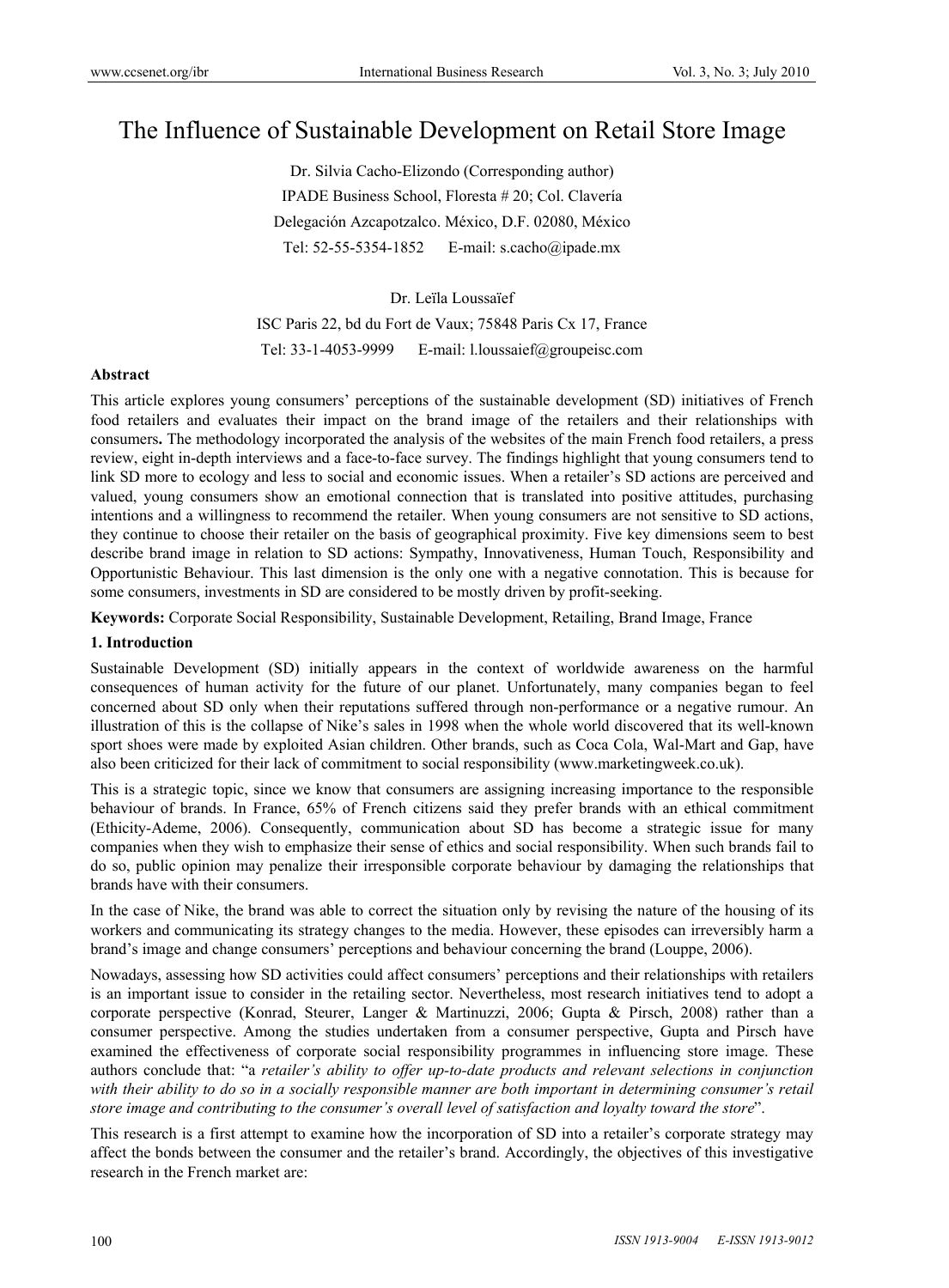To explore how consumers perceive the notion of SD;

To understand how actions perceived as supporting SD could affect brand associations and relationships in the French food retailing sector.

## **2. Conceptual framework**

The conceptual framework is built around two main themes. The first theme covers the literature on Corporate Social Responsibility (CSR) and incorporates Sustainable Development (SD) as one of its key aspects. The second theme includes an examination of consumer-brand relationships, brand image and brand associations.

## *2.1 Corporate Social Responsibility (CSR)*

In 2001, the European Commission defined CSR as "*a concept whereby companies decide voluntarily to contribute to a better society and a cleaner environment*" (cited in Hartman, Rubin & Dhanda, 2007). It implies that a company, after identifying its stakeholder groups, e.g., investors, employees, customers, suppliers, and public organisations, should integrate its needs and values into its strategic and operational decision-making process. Those supporting a CSR approach should therefore go beyond a simple quest for profit maximization (an economic goal) and also look at corporate social performance (a non-economic goal). Achieving both types of goals, economic and non-economic, will enable the survival and success of the corporation. In this perspective, SD is positioned as a key facet of CSR (Férone, Debas & Genin, 2004; Blowfield & Murray, 2008).

*2.2 Sustainable Development* 

Although it has been discussed by economists since the 1950s, the definition of the SD concept continues to evolve according to developments in the management sciences (Binninger & Robert, 2005, Blowfield & Murray, 2008). The SD term was used by the *Brundtland Commission* which stated what has become the most often-quoted definition of SD as development that "meets the needs of the present without compromising the ability of future generations to meet their own needs" (United Nations, 1987). Though often reduced to its ecological dimension alone, SD really refers to an overall approach, which states that long-term development is feasible only if we reconcile the following three aspects:

- 1) Respect for the environment;
- 2) Social equity;
- 3) Economic profitability.

Specifically, SD requires the maintenance or improvement of the quality of the natural environment to ensure the permanence of resources, to reduce differences in the quality of life among the populations of the world, to promote self-sufficiency among communities and to respect human rights, making it possible to transfer know-how and wealth (including natural resources) from one generation to the next. It is, therefore, the material representation of a close correlation between what it is known as the 3 Ps: *People*, *Planet and Profits* (Elkington, 1994).

The SD concept includes concerns for equity and social cohesion, as well as the need to avoid threats against the common good of humanity (Gabriel, 2003). Transposed to the corporate view, SD is based on the concept of overall quality at the human level. It leads management to ask itself questions about the foundations of the company, the corporate values, the use of manufactured products (in time and in space) and also the entire manufacturing and commercialization process.

SD is seen as a development process that reconciles economic, ecologic, and social aspects, establishing a virtuous circle between these three poles. This is ecologically sustainable development that is socially equitable but also economically feasible. In others words, the main objectives of the company may still be to minimize risks and generate returns for its shareholders. Yet, the company refocuses more on its workers and less on its profits. Thus defined, SD is not just applied to one aspect of the company; it should also be cross-functional. All functions of the company are affected and contribute at their own level to an overall policy of social responsibility.

For example, since 1990, the trading group *Monoprix* has undertaken an SD strategy that has become a true priority for the company's 19,000 employees, with fifteen people carrying out SD projects. This is the only trading group that not only has a mascot, "the penguin", to symbolize SD, but also has a true communication campaign on the subject aimed at the general public, claiming that "*The company thinks, buys and sells in a responsible way*".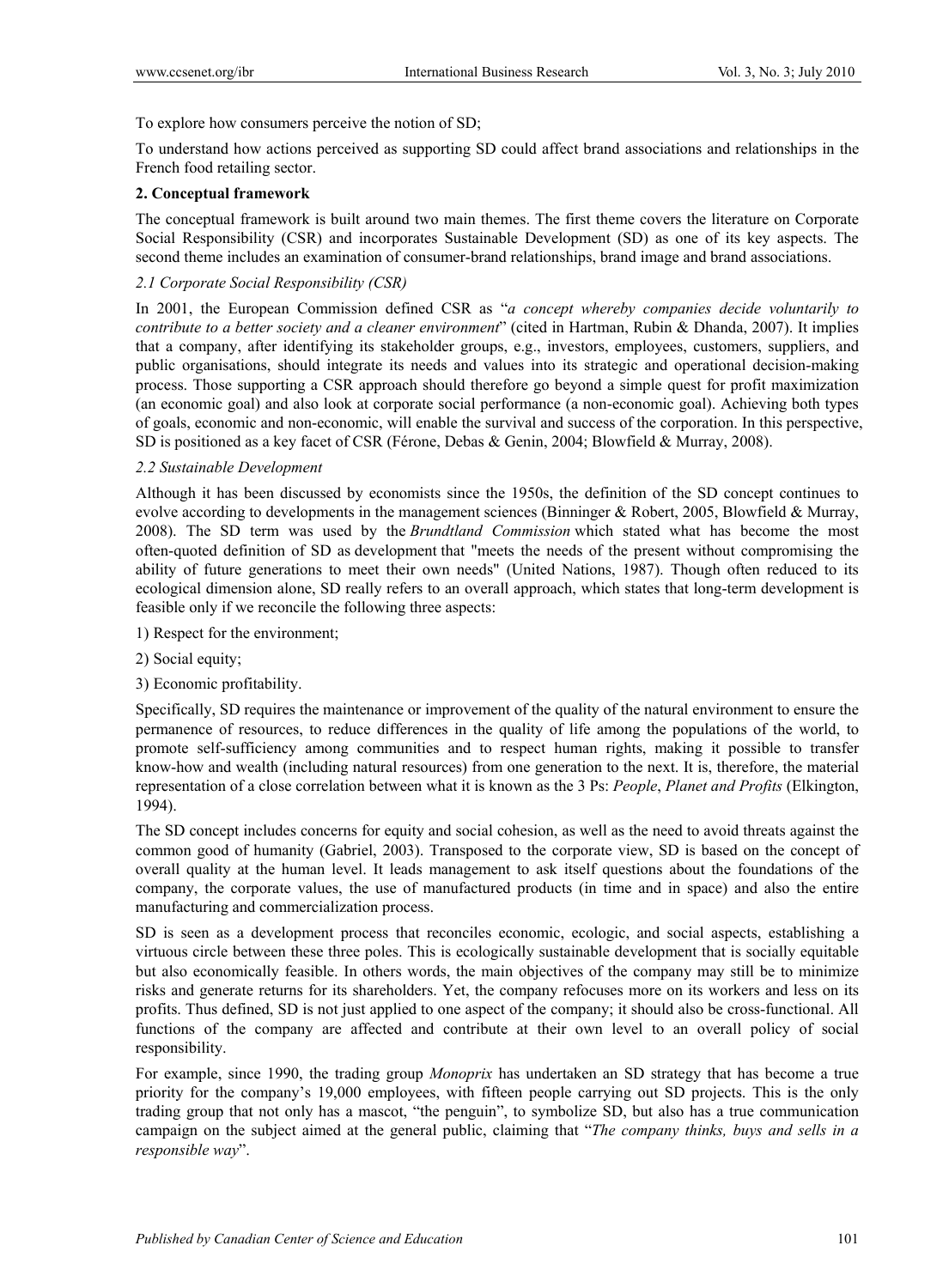In 2002, the trading group began marketing the *Alter Eco* brand of fair-trade products, killing two birds with one stone, since this is what saved the young company from bankruptcy. The firm also launched its own "SD products" such as *Monoprix Bio* (organic products) in 1994 and *Monoprix Vert* (products stemming from plant chemistry) in 2005.

*Monoprix* is also concerned with the environment, and in 2000 launched its transparent carrier bags, which use less ink and solvents and are thus less polluting. The shops are concerned with savings on their energy and water consumption, sorting their waste and recycling it and using, among other items, recycled paper. The trading group also selects its suppliers in a way that allows it to ensure that its logistics are environmentally-friendly.

In fact, SD does not involve companies alone, but also investors and consumers. These three players can find simultaneous satisfaction in a policy guided by SD. As shown in Figure 1, the interaction of these key players is heavily influenced by ethical issues that are profitable for all of them.

#### **INSERT FIGURE 1**

## *2.3 Retailing, SD and brand image*

Previous research has shown that a corporation's involvement in SD actions could enhance its corporate image among consumers (Blumenthal & Bergstrom, 2003). However, Gupta and Pirsch (2008) point out that in the retailing literature, the constructs of "store image" or "store personality", referring here to brand image or brand personality, do not take into account the role of CSR or SD actions. A retailer's brand image is defined herein by considering only aspects such as geographic location, merchandising, customer service, prices, advertising, personal selling, sales incentives, loyalty programmes and the affective inferences arising from the store's attributes. This omission in the evaluation of the retailer's brand image is astonishing because these companies spend a lot of time and money on communicating about their SD commitments and therefore expect an improved valuation in terms of consumer attitudes and relational proximity. According to Lavorata and Pierre (2006), retailers should choose an SD policy since they know that such a decision would help them build a positive and responsible image.

Even though the notion of brand image is widespread in consumer research literature, both the overuse and the misuse of this construct have been the subject of some criticisms (Dobni & Zinkhan, 1990). According to Reynolds and Gutman (1984), the way in which a brand image is defined determines the nature of the research questions, the methodology and how the findings are expressed. Based on this, it seems wise to clarify its conceptualization. Dobni and Zinhkan's brand image foundation analysis (1990) offers a clear picture of the meaning and structure of the construct:

concept of the brand perceived by the consumer;

subjective and perceptual phenomenon formed through consumer interpretation, whether reasoned or emotional;

not inherent in the technical, functional or physical aspects of the product but rather affected and shaped by marketing activities, by context variables and by the characteristics of the perceiver;

perception of reality is more important than the reality itself.

The literature review on brand image management, SD policy and retailing allowed the authors to retain some elements for the assessment of the retailer's image that concern not only the physical attributes of the store, e.g., space, temperature and neatness, but also the more affective attributes such as the "*fit with store personnel*" or even some kind of "*love for the retailer itself*". Therefore, evaluating the image of the retailer is, in fact, assessing what "attitude" the consumer develops toward the retailer, considering the three components of this attitude: cognitive, affective and behavioral.

#### *2.4 Associations and relationships*

The associative network memory theory defines brand image as "*perceptions about a brand reflected by the cluster of associations that consumers connect to the brand name in memory*" (Del Rio, Vazquez & Iglesias, 2001). Brand associations are conceptualized here as multi-dimensional constructs including brand image, perceived quality and brand attitudes (Low & Lamb, 2000). In this perspective, consumers develop stronger memory structures for familiar and well-known brands. Their familiarity with the retailer develops through proximity and the consumers' frequent shopping experiences. Retailer knowledge will emerge as a result of this familiarity and will be reinforced by the retailer's communication efforts. This implies that retailers who succeed in communicating their SD commitment will benefit from stronger and more positive brand associations.

Another possible explanation is given by the brand-relationship theory. This theory suggests that consumers develop ties with brands, not only for utilitarian or functional motives, such as geographical proximity, price,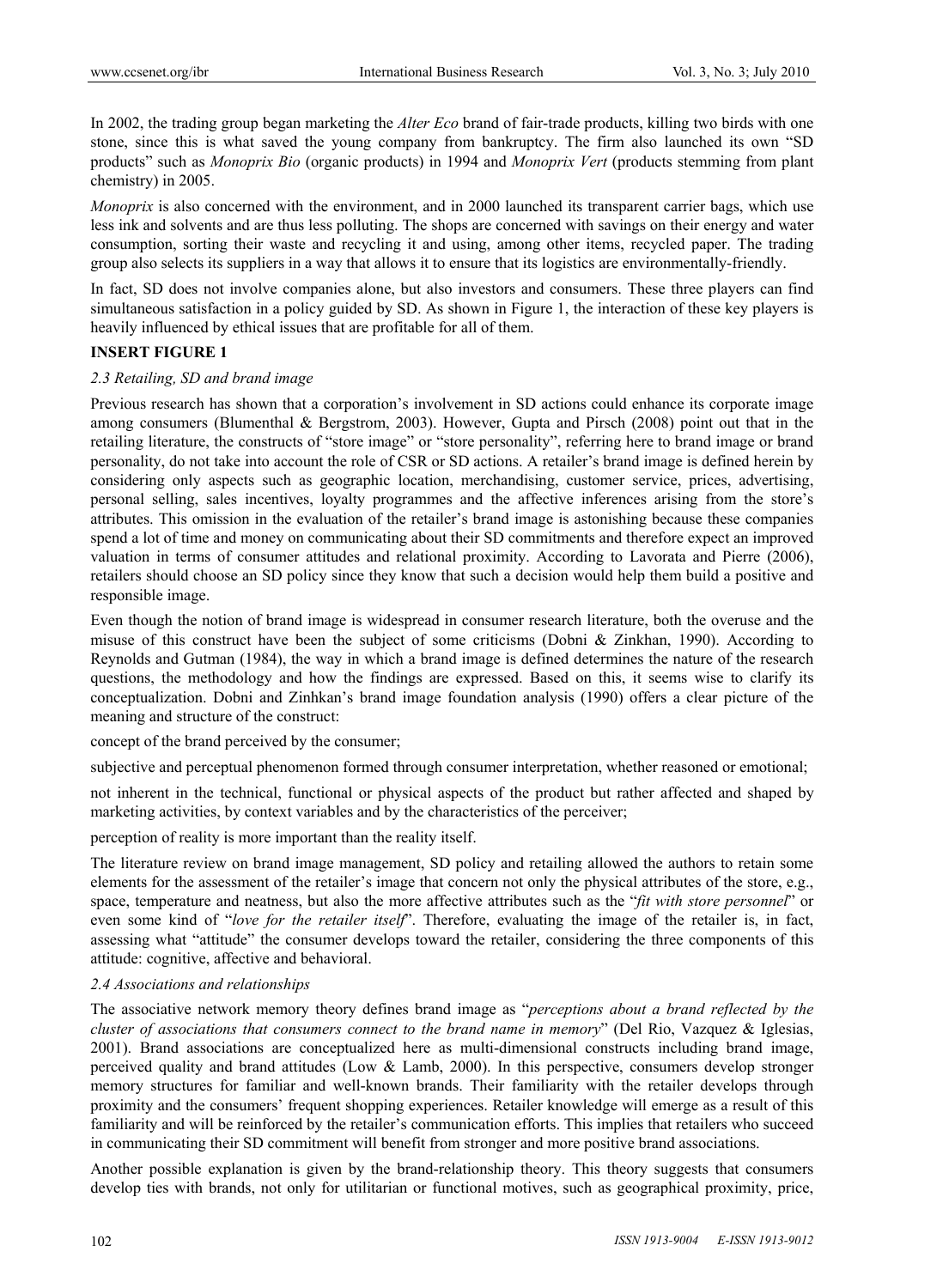product quality and sales incentives, but also for more emotional and identity-fostering reasons, for example, matching values such as empathy, honesty, trust and solidarity (Fournier, 1998; Roberts, 2005; Cacho-Elizondo, 2006; Thompson, Rindfleisch & Arsel, 2006).

When consumers identify themselves with the values that the brand supports, they will be more willing to establish stronger bonds. Previous research has found that positive brand attitudes, consumer satisfaction and purchasing intentions increase as the congruence between self-image and brand image increases (Graeff, 1996; 1997; Park & Lee, 2005).

#### **3. Study context and research question**

In France, food retailers are communicating more and more about their SD strategies through their corporate websites and other traditional media. This trend emerged in the 1990s as a result of societal and governmental pressure and has continued to advance in recent years. The question that arises here is whether SD initiatives are really noticed by consumers, and if they are, how they influence the way in which consumers interrelate with retailers. A first step in the research project was to look at consumers' associations with the brands of food retailers, based on perceived SD actions. A second step in the project was to analyze how these brand associations contribute to a reinforcement of the consumer-brand link.

## **4. Methodology**

The research methodology covered three stages. The first stage covered an analysis of the websites of the main French food retailers and a review of the press. The objective in this phase was to identify the way in which French food retailers communicate their SD actions and whether their SD concern was explicitly linked to their corporate core values. The corporate websites of six French food retailers were evaluated: Auchan, Carrefour, Casino, Cora, Leclerc and Les Mousquetaires. Most of these retailing groups seem to regard their core values as being connected to their SD commitment.

In the second stage, eight in-depth interviews were conducted. Here, the aim was to explore how young consumers perceive SD actions as well as the potential associations that emerge from this perception. The sample used represents the number of respondents that were necessary to achieve a position in which each of the emergent categories and relationships was saturated (Glaser, 1978). This form of theoretical sampling ensures that the emergent theory is fully developed or is not lacking in density or precision (Strauss & Corbin, 1998). The sample was composed of male and female undergraduates, from eighteen to twenty-five years old, who voluntarily participated in the study without receiving any kind of financial compensation. All the interviews took place in a Paris business school. They lasted between thirty and forty-five minutes each and were audio-recorded and transcribed using word-processing software. Two researchers conducted the interviews, one of them directing the interview and the other taking notes and asking questions when necessary.

The interview guideline covered three main topics (see Appendix 2). The first topic examined how consumers perceive or interpret the SD concept. The second explored the perceived SD actions implemented by French food retailers. The third focused on specific retailers selected by the interviewee, and analyzed brand associations linked to the perceived SD actions and their impact on the relationship with this specific retailer. These selected retailers are the ones most associated with SD by the interviewee. For the data analysis, a classical content analysis was performed: sorting, categorizing and naming the main emerging themes. SD perception was categorized based on the three dimensions previously mentioned in the conceptual framework (ecologic/social/economic). Brand associations were separated into verbs, adjectives and nouns.

In the third stage, a face-to-face survey was conducted with 97 respondents. Participants were undergraduates from a Paris business school, eighteen to twenty-five years old. The procedure was as follows: first, respondents were given the list of associations linked to retailers that are carrying out SD actions as they emerged in the interviews (see Table 3); second, they were asked to pick out the three main ideas that, in their opinion, were the most relevant. The aim was to validate and grade the main brand associations that had appeared in the second stage of the research.

## **5. Main results**

#### *5.1 Evolving corporate values connected to SD*

Table 1 presents a summary of the retailers' core values as they appeared at the time the research was conducted (See Appendix 1 for the full table). The values that are most closely related to the retailer's SD commitment are: responsibility (Carrefour), solidarity and equity (Casino), social utility (E. Leclerc), trust (Auchan and Les Mousquetaires) and respect (Cora). However, the words "social responsibility" or "sustainable development commitment" have not yet appeared as part of their message about their corporate values. Nevertheless, it is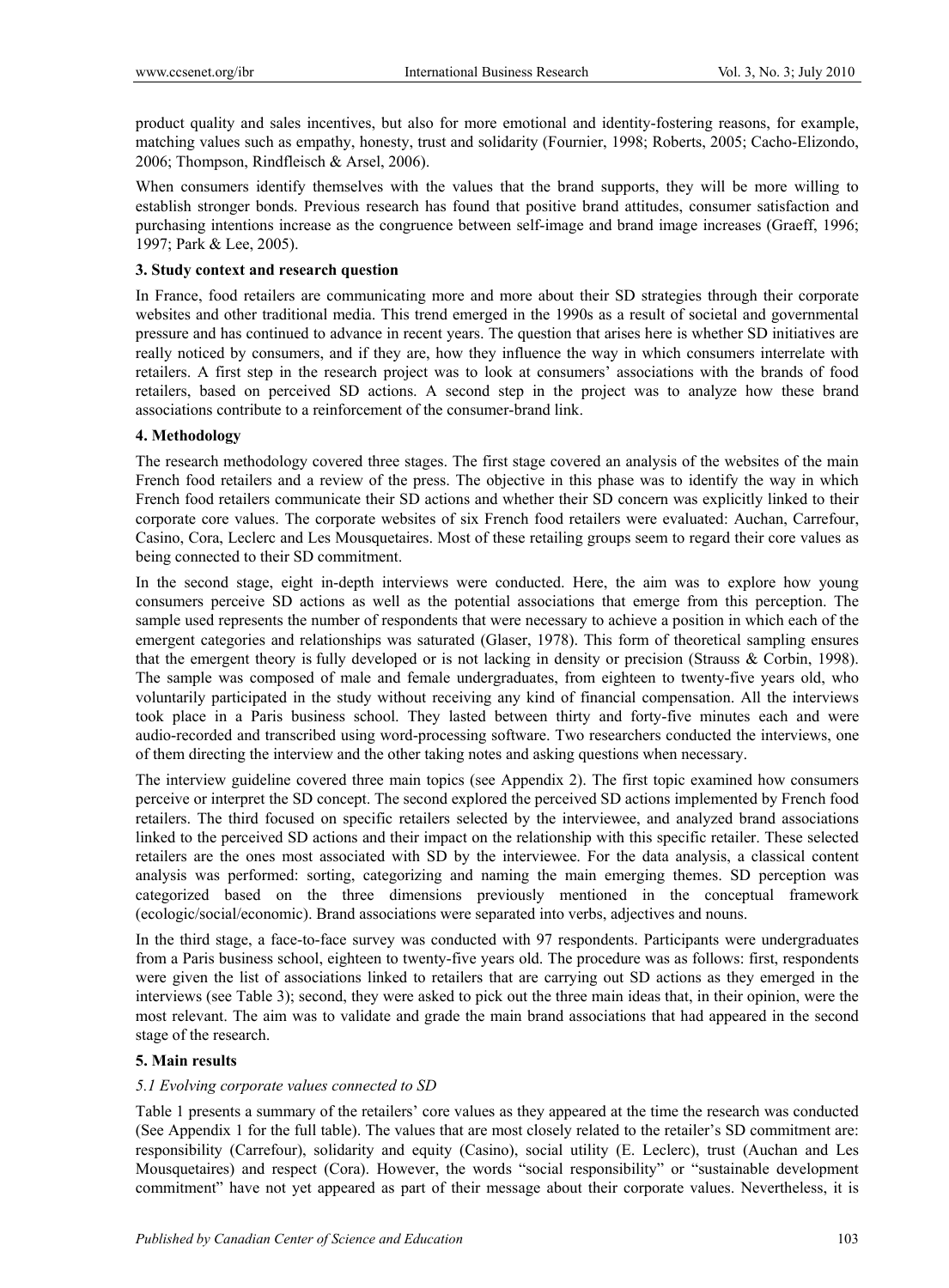important to highlight that retailers seem to be moving in this direction progressively (Lai, Cheng & Tang, 2010). Further longitudinal research could screen this trend in the retailing sector.

## **INSERT TABLE 1**

#### *5.2 Consumers' perceptions of the SD concept*

The authors have found a misunderstanding of the SD concept. SD is mainly associated with ecology, environment, nature, pollution, and the use of energy and recycling. That is, the mental association that appears spontaneously is the ecological aspect of SD. The social and economic aspects appear only when an additional recall of information is requested (Loussaïef, 2007). The terms associated with the economic aspect do not refer to the profitability of SD but to overall development: *long-term development, third-world countries, continuous development and new technologies* (see Table 2).

There is, however, a general concern for the future of the planet as the following quotations from participants testify: "*think of tomorrow*" and "*make the effort to leave a better life to future generations*".

## **INSERT TABLE 2**

## *5.3 Linking retailing and SD*

The weaker accessibility of the social and economic aspects of SD in young people's minds could be explained by the fact that they still have problems in thinking about SD at a corporate level. For them, SD is more easily understood outside the business world. Although some sectors are more naturally associated with SD, such as industry and agriculture, the association is less clear for service sectors like retailing. One explanation is that the retailing-SD relationship is still weak.

Why should retailers be concerned about engaging in SD? As some participants stated: "*just to make more money*", but they also mentioned: "*I don't think they do anything about SD but it would be a worthwhile thing if they did it*".

In the French food retailing sector, the only SD-oriented action that interviewees recalled spontaneously was the elimination of plastic bags. When asked to think more deeply, they also mentioned other SD actions performed by retailers: *help small producers in developing countries*, *provide better working conditions*, *offer low prices*, *encourage recycling*, *care about family,* and *promote economies of energy*, *water and paper*. However, the identification of SD actions taken by retailers was not straightforward.

Even though some interviewees recognized that French food retailers make an effort to communicate about their SD engagement, they complained about the lack of visibility of these efforts. Furthermore, interviewees found it difficult to imagine other innovative SD projects that retailers could implement in the future, indicating a lack of knowledge of this topic. Another explanation could be that they do not easily make the retailing-SD link or that they do not feel a need to take a more active role in proposing SD actions to those companies. It is important to note that SD actions were considered in broad terms but not related to a specific programme. On the other hand, authors like Lai, Cheng and Tang (2010) have stated that retailers are more and more expected to embrace green practices for improving their value chain.

#### *5.4 Impact of SD efforts on store image*

Although young consumers did not seem to be fully aware of retailers' efforts concerning SD, when they were asked to describe retailers' engagement in SD, the associations emerged effortlessly. The first associations usually came in the form of descriptive adjectives rather than active verbs or nouns. These associations have a positive connotation, which implies reinforcement of brand-image.

However, SD was also associated with higher prices and therefore perceived, paradoxically, as jeopardizing low-income customers. Also, companies communicating about SD were perceived as caring about their brand image. Interviewees that manifested a lower concern for SD were less prone to suggest brand associations (positive or negative) than those that showed a higher concern for SD. Unexpectedly, trust did not appear to be related to SD. The authors premise was that SD in retailing could be associated to greater consumer trust toward the retailer; this link was not clearly established for young consumers. Nevertheless, other studies have found that corporate social responsibility could impact consumer trust (Swaen & Chumpitaz, 2008).

#### **INSERT TABLE 3**

#### *5.5 The impact of SD initiatives on consumers' relationships with retailers*

The effects of SD on consumers' relationships with retailers were identified through the three facets presented below: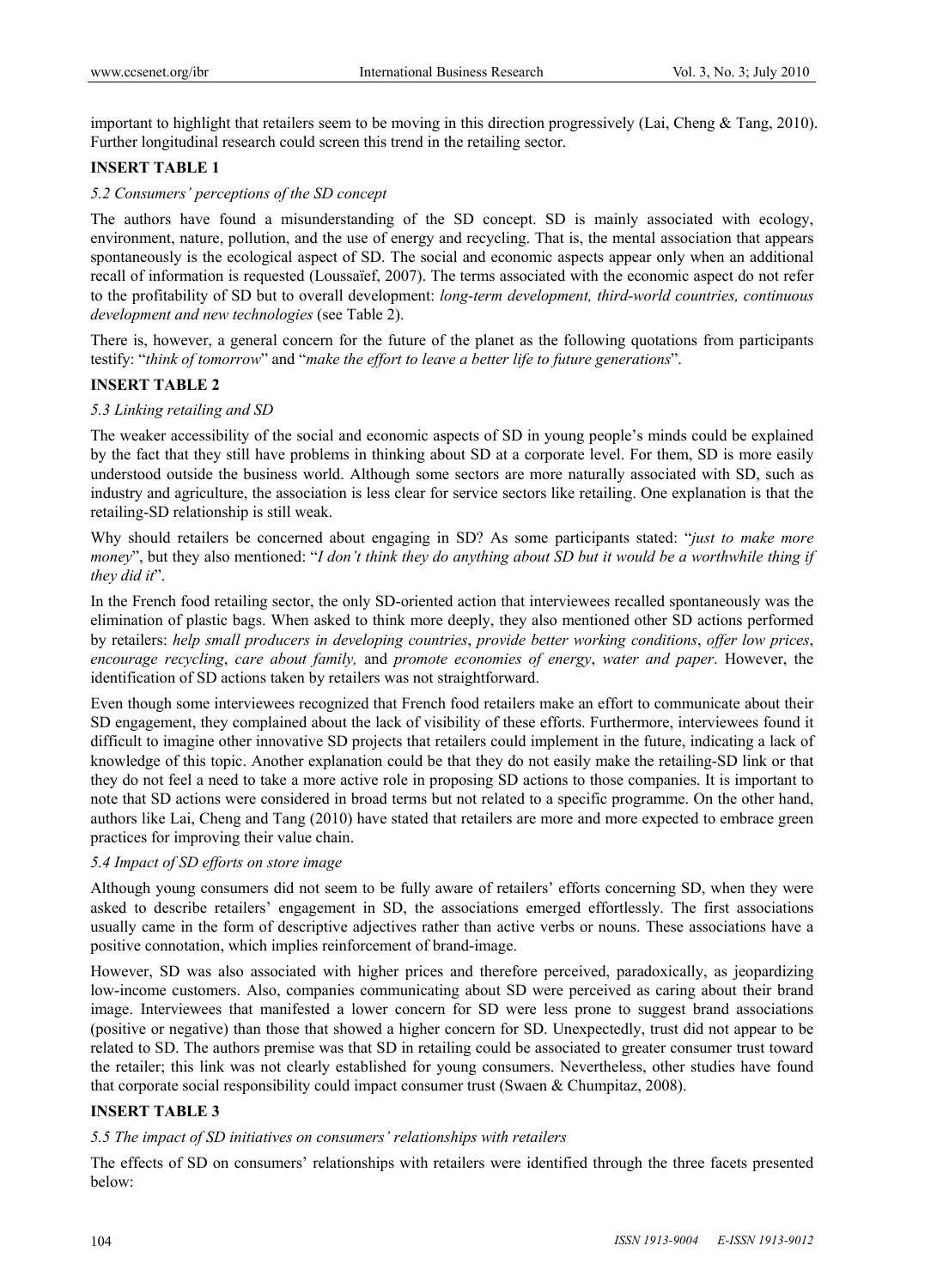## • *The development of an affective bond between the consumer and the retailer*

Two views are noted. On the one hand, some consumers may feel an emotional connection with the company's perceived efficiency in its SD actions. This link is more or less strong and can range from simple sympathy for the retailer to a more complete identification. On the other hand, consumers may remain indifferent to SD efforts and argue that they feel no emotional connection with the retailer, only a functional one. For these consumers, "*a supermarket is just a supermarket*". Although this affective bond could be associated with various variables, the authors argue that one source of affective attachment could be related to the socially-conscious profile of the individual. A clear example of this attachment is given by "*La vie claire*", a French high-end retailer specialized in organic products and the identification that its "fan customers" have with the company. However, this retailer did not appear in our interviews. The students talked about organic products only in general terms.

• *The willingness to go, or to go more often to the retailer*

Consumer perceptions were moderated here by their sensitivity to the SD issue. For those not sensitive to SD efforts, there is no reason to go, or to go more often to retailers making SD efforts. For those who are more sensitive to SD actions, awareness of such actions becomes a motivation to do their shopping in these stores, whatever the constraints. However, willingness to go to SD-engaged retailers could also be limited by some practical constraints, in particular by geographic proximity, which remains a fundamental criterion for choosing a retailer.

#### • *The desire to recommend the retailer*

Two possibilities were observed: some consumers would be willing to encourage family and friends to go shopping in "SD retailers" while others would simply not do it, claiming that this is not relevant for a supermarket. One interpretation of these findings is to question how sensitive and "educated" the consumer is concerning this SD approach. Some participants declared that this sensitivity was encouraged mainly at home and not at school.

For others, this sensitivity comes from previous internships in which they worked for a retailer. However, most participants agreed that if they were more informed about SD actions, they would be more willing to recommend those companies. However, price remains a major issue, especially for students. The preference for a specific retailer is based firstly on price, secondly on geographic proximity and thirdly on "image".

## *5.6 Main brand associations linked with sustainable development*

Table 4 presents a hierarchy of brand associations proposed by young consumers to describe retailers engaged in SD by ranking adjectives, verbs and nouns. "Proximity" and "Offer lower price" are excluded because they are not necessarily linked to SD actions. in this, it can be observed the variety of ideas most frequently associated with retailers perceived as engaged in SD. From the "Pleasant" to "Responsible", from "Human" to "Get close to customers", the consumers perceived retailers involved in SD in a largely positive way. However, some consumers (35 respondents out of 97) think that retailers' actions are not always driven by a philanthropic vision. Image improvement is also a reason why retailers choose to implement SD actions.

#### **INSERT TABLE 4**

#### **6. Discussion**

One of the main findings of this research is the hierarchy of brand associations brought about by SD actions. Store image is certainly affected by the influence of perceived SD actions. Analysing the associations that are mostly chosen by young consumers, authors explain this influence through five dimensions. On the one hand, there are four positive dimensions: Sympathy, Responsibility, Humanity, and Innovativeness. On the other hand, there is the Opportunistic dimension, which is related to the retailer's willingness to improve its image.

Figure 2 summarizes the five dimensions driving store image on the basis of SD actions.

## **INSERT FIGURE 2**

Description of the five key dimensions explaining the influence of perceived SD actions:

**Sympathy Dimension** covers:

- Pleasant aspect
- Empathy

**Responsibility Dimension** is composed of these five facets:

- Responsible
- Citizen, socially aware
- Select SD-engaged suppliers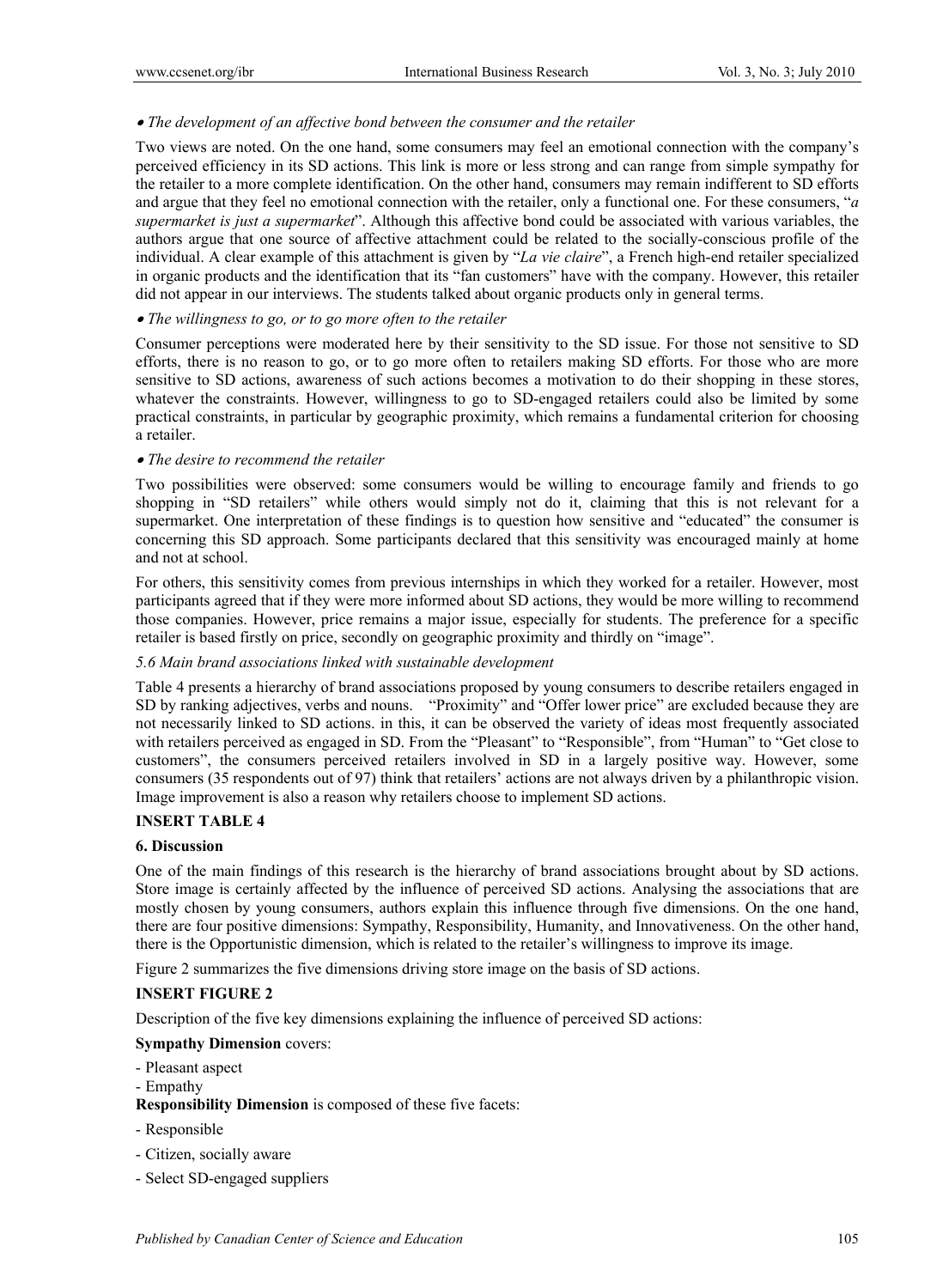- Concerned
- Ambition for tomorrow

**Human Dimension** breaks down into:

- Non-discriminatory
- Care about family wellness
- Human

**Innovative Dimension** includes the three following aspects:

- Dynamic
- Innovative
- Different

**Opportunistic Dimension** is the one that involves a negative perception, i.e., seeking:

- Better image
- Profits

## **7. Limitations and future research**

Among the limitations of this research, the authors may mention the qualitative and exploratory nature of the second stage, based on only eight interviews. However, one of the researchers had already conducted previous projects in this research area. Another limitation is that the research has not highlighted the potential effect of moderators such as consumer sensitivity to SD actions, the awareness of SD communication campaigns, the specific effects of the communication instrument used and the level of visibility of communication actions.

The specific nature of each type of French food retailer was not fully taken into account. Further research should test the proposed findings more deeply (qualitatively and quantitatively) by reference to a proposed theory, as well as the impact of possible moderators. It would also be relevant to explore the axes of SD differentiation that retailers should use in their communication strategies. Finally, it would be useful to apply these findings to a particular retailer, using its database of loyal clients and examine the impact of a specific programme on store image.

#### **8. Conclusion**

Retailers' corporate values should more directly reflect the CSR commitment of the corporation with respect to the expectations of all types of stakeholders. Although some retailers seem increasingly committed to implementing and promoting SD actions, they fail to establish a clear association between retailing and SD. One reason for this is a lack of an effective communication of their CSR programmes. Another reason is that the retailing-SD connection is not easily made in the minds of the consumers. For them, SD is more closely related to other sectors such as the production and use of power or agriculture.

If retailers want to be identified as socially responsible, they must create the "right" associations to reshape their new brand image. With this in mind, awareness of CSR efforts is an essential attribute in the systematic assessment of their brand image. By developing a social responsibility facet in their image-building programmes, retailers will better meet the expectations of an increasing number of socially-conscious consumers.

#### **References**

Aisner J.E. (2002). More than a name: The role of brands in people life's. *Quarterly Report on Research*, 2 (1).

Binninger A-S. & Robert I. (2005). Les produits labellisés et le développement durable dans la perspective du consommateur: Une étude exploratoire". *21st French Marketing Association (AFM) Conference Proceedings,*  Nancy, France.

Blowfield M. & Murray A. (2008). Corporate Responsibility: A Critical Introduction. Oxford University Press.

Blumenthal D. & Bergstrom A. J. (2003). Brand councils that care: Towards the convergence of branding and corporate social responsibility. Brand Management, 10(4-5),327–341, May.

Cacho-Elizondo S. (2006). Are online communications services affecting consumers' emotional ties with brands?. *35th European Marketing Association Conference Proceedings (EMAC)*, Athens, Greece.

Del Rio A., Vázquez R & Iglesias V. (2001). The effects of brand associations on consumer response. *Journal of Consumer Marketing*, 18 (5), 410 - 425.

Dobni D. & Zinkhan G-M. (1990). In Search of Brand Image: A foundation analysis. *Advances in Consumer Research*, 17, 110 - 119.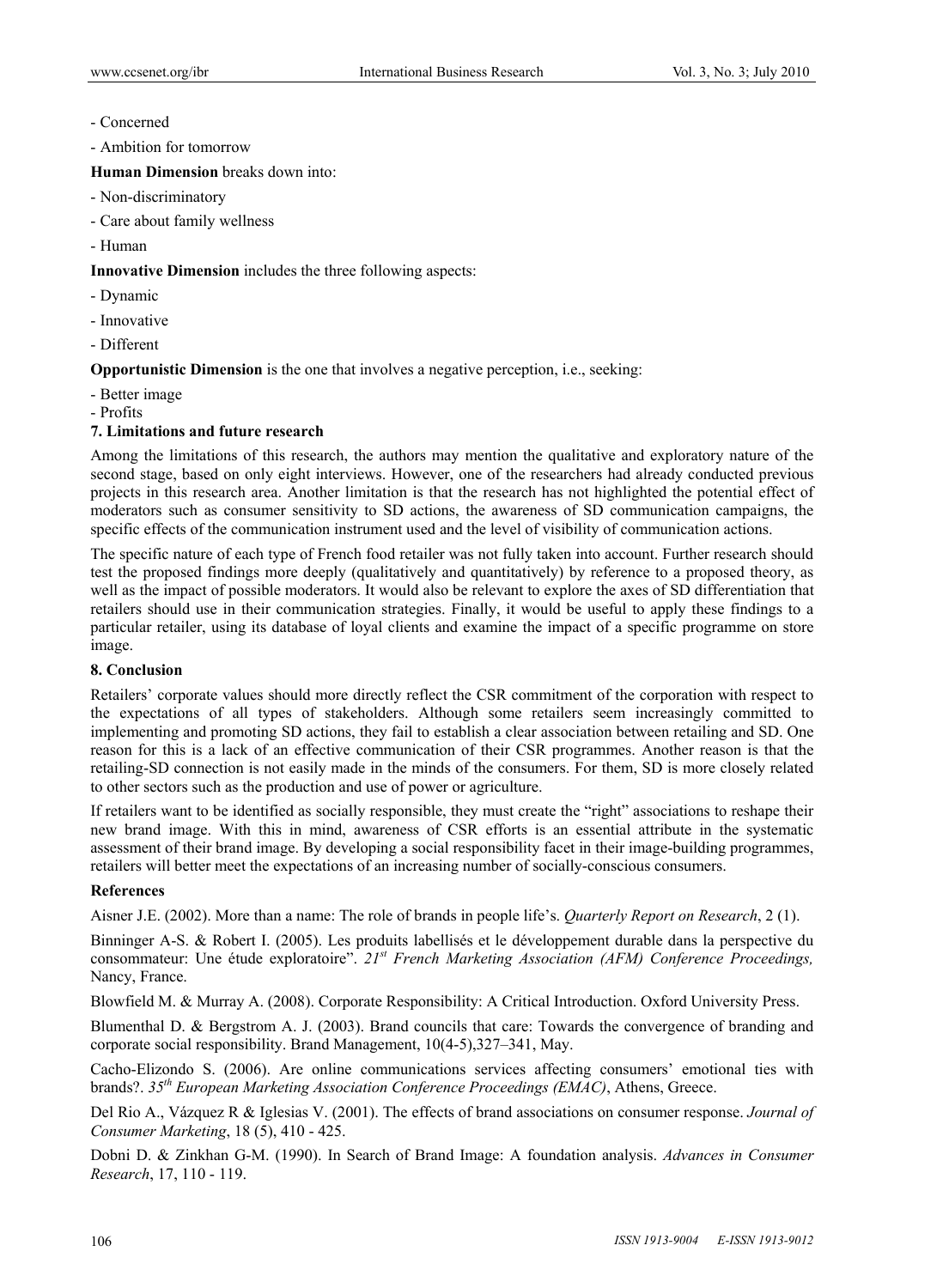Elkington, J. (1994). Towards the sustainable corporation: Win-win-win business strategies for sustainable development. *California Management Review*, 36 (2), 90-100.

Férone G., Debas D. & Genin A-S (2004). Ce que développement durable veut dire. *Editions d'Organisation*, Paris, 323.

Fournier S. (1998). Consumers and their Brands: Developing Relationship Theory in Consumer Research. *Journal of Consumer Research*, 24, 343 - 373.

Gabriel P. (2003). Le marketing comme moyen de légitimation des entreprises dans une perspective de développement durable. *Décisions Marketing*, 29, 67 - 76.

Glaser, B. G. (1978). Theoretical sensitivity: Advances in the methodology of grounded theory. *Sociology Press,*(Mill Valley, Calif.).

Graeff T.R. (1996). Using Promotional Message to Manage the Effects of Brand and Self-Image on Brand Evaluation. *Journal of Consumer Marketing*, 13 (3), 4 - 18.

Graeff T.R. (1997). Consumption Situations and the Effects of Brand Image on Consumers' Brand Evaluations. *Psychology and Marketing*, 14 (1), 49 - 70.

Gupta S. & Pirsch J. (2008). The influence of a retailer's corporate social responsibility program on re-conceptualizing store image. *Journal of Retailing and Consumer Services,* 15, 516 - 526*.*

Hartman L.P., Rubin R.S. & Dhanda K.K. (2007). The Communication of Corporate Social Responsibility: United States and European Union Multinational Corporations. *Journal of Business Ethics*, 74, 373-389.

Konrad A., Steurer R., Langer M.E. & Martinuzzi A. (2006). Empirical Findings on Business-Society Relations in Europe. *Journal of Business Ethics*, 63, 89 - 105.

Lai K-H, Cheng T.C.E. & Tang, A.K.Y. (2010). Green Retailing: Factors for Success, *California Management Review*, 52 (2), Winter.

Lavorata L. & Pierre F. (2006). Le développement durable et la grande distribution: analyse du discours de quelques enseignes généralistes à travers leurs rapports. *1st RIODD Conference Proceedings*, IRG Paris XII-IAE Paris Eds.

Louppe A. (2006). Contribution du marketing au développement durable. *Revue Française du Marketing*, 208  $(3/5)$ , 7 - 31.

Low G.S. & Lamb C.W. (2000). The measurement and dimensionality of brand associations. *Journal of Product & Brand Management*, 19 (6), 350 - 368.

Loussaïef L. (2007). How do consumers perceive the "Sustainable Development" discourse against the competing "Nutrition and Health" discourse?. *3rd International IREMAS Conference*, CNAM, Paris, France.

Park S-Y. & Lee E. M. (2005). Congruence between Brand Personality and Self-Image and the Mediating Roles of Satisfaction and Consumer-Brand Relationship on Brand Loyalty. *Asia Pacific Advances in Consumer Research*, 6, 39 - 45.

Roberts K. (2005). *Lovemarks: El futuro mas allá de las marcas.* Ed. Urano (in Spanish).

Reynolds T-J. & Gutman J. (1984). Advertising is Image Management. *Journal of Advertising Research*, 24 (1), 27 - 36.

Strauss, A. & Corbin, J. (1998). Basics of Qualitative Research Techniques and Procedures for Developing Grounded Theory (2nd edition). *Sage Publications*. London.

Swaen V. & Chumpitaz R. (2008). L'impact de la responsabilité sociétale de l'entreprise sur la confiance des consommateurs. *Recherche et Applications en Marketing*, 23 (4), 7 - 35

 Thompson C.J., Rindfleisch A. & Arsel A. (2006). Emotional Branding and the Strategic Value of the Doppelgänger Brand Image. *Journal of Marketing,* 70, 50 – 64.

United Nations. (1987)."Report of the World Commission on Environment and Development". *General Assembly Resolution,* 42/187, 11 December 1987. Retrieved: 2007-04-12.

#### **Websites**

| www.carrefour.com     | www.cora.fr             | www.e-leclerc.com     |
|-----------------------|-------------------------|-----------------------|
| www.groupe-auchan.com | www.groupe-casino.fr    | www.mousquetaires.com |
| www.novethic.fr       | www.marketingweek.co.uk | www.ethicity.net      |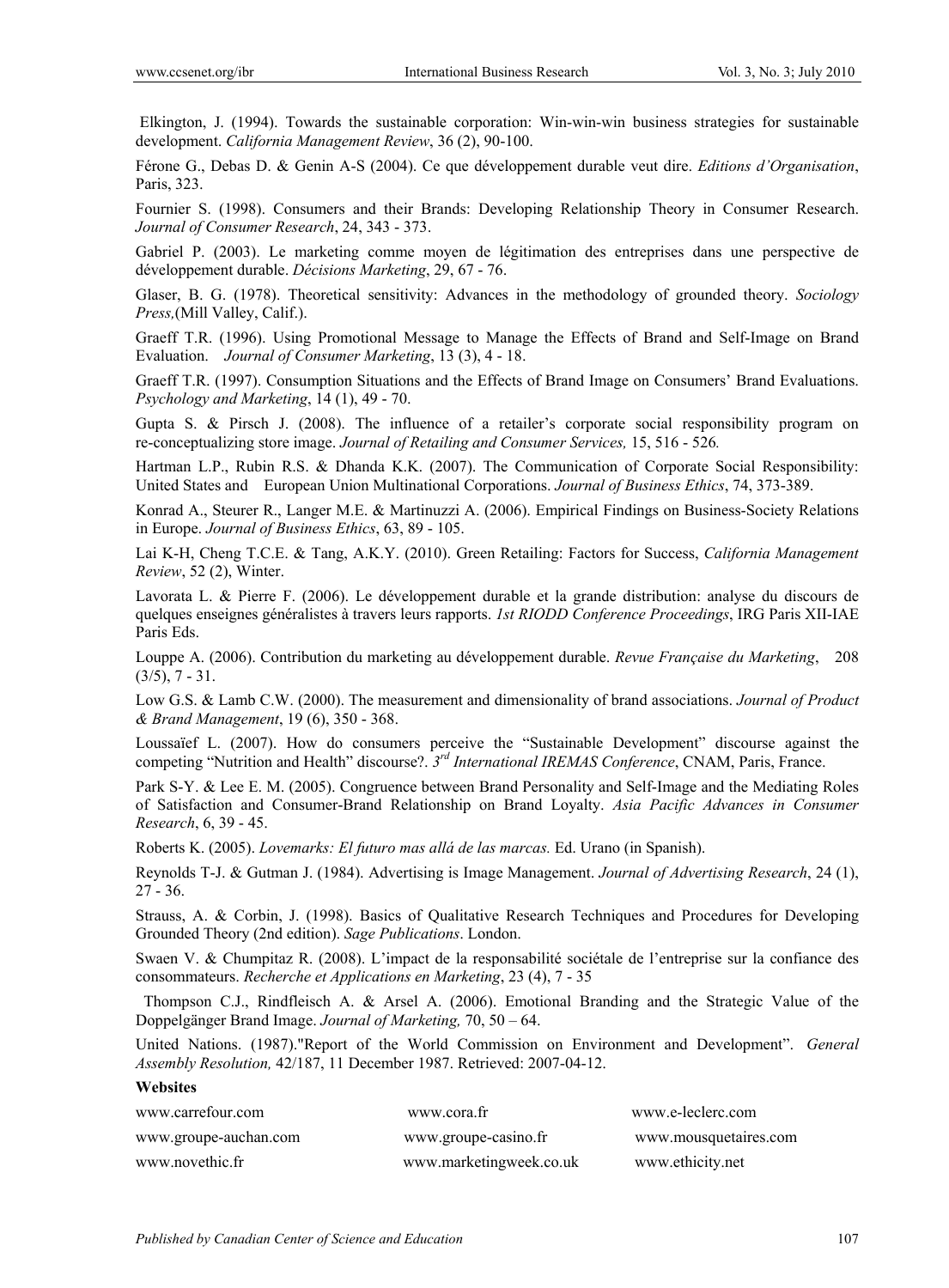| <b>Retailer Group</b>    | <b>Food Retailer Brands</b> | <b>Corporate Values</b>  | Website           |
|--------------------------|-----------------------------|--------------------------|-------------------|
|                          | Carrefour                   | Freedom                  |                   |
| Carrefour                | Franprix                    | Responsibility           | Carrefour.com     |
|                          | Shopi                       | Sharing                  |                   |
|                          | Dia                         | Respect                  |                   |
|                          | $\operatorname{Ed}$         | Integrity                |                   |
|                          | Champion                    | Solidarity               |                   |
|                          | 8 à huit                    | Progress                 |                   |
|                          | Ooshop (on line)            |                          |                   |
| Auchan                   | Auchan                      | Trust                    |                   |
|                          | Les Halles d'Auchan         | Sharing                  | Groupe-auchan.com |
|                          | Atac                        | Progress                 |                   |
|                          | Simply Market               |                          |                   |
|                          | Easymarché                  |                          |                   |
|                          | Fredy                       |                          |                   |
|                          | Eurobounta Auchandirect     |                          |                   |
|                          | (on line)                   |                          |                   |
| E.Leclerc                | E.Leclerc                   | Independence             | e-leclerc.com     |
|                          | Système U                   | Social utility           |                   |
|                          | Intermarché                 | Engagement               |                   |
| <b>Les Mousquetaires</b> | Ecomarché                   | Trust                    | Mousquetaires.com |
|                          | Netto                       | Proximity                |                   |
|                          | Cora                        | Respect                  |                   |
| Cora                     | Match                       | Honesty                  | Cora.fr           |
|                          | Profi                       | Cordiality               |                   |
|                          | Houra.fr                    | Trust                    |                   |
|                          | Géant Casino                | Quality                  |                   |
| Casino                   | Super Casino                | Proximity & Adaptability | Groupe-casino.fr  |
|                          | Monoprix                    | Solidarity & Equity      |                   |
|                          | Monop'                      | Dialogue                 |                   |
|                          | Inno                        | Exchange & Listening     |                   |
|                          | Petit Casino                |                          |                   |
|                          | Petit Casino 24h            |                          |                   |
|                          | Vival                       |                          |                   |
|                          | Spar                        |                          |                   |
|                          | Leader Price                |                          |                   |

## **Appendix 1: Corporate Values of Major French Food Retailers**

## **Appendix 2: Interview Guideline**

#### **Topic 1: SD perception**

What does SD mean to you?

Could you please mention some other words to which you link SD?

If you need to transpose the SD concept to the corporate level, how would you translate/understand/define/describe it?

More precisely, could you give us some examples of actions that a company might undertake in order to subscribe to SD?

#### **Topic 2: Retailer – SD link**

Let's talk about retailers now. Do you think that there are retailers that are really committed to SD actions? Which retailers? What actions have they carried out?

If we now talk about the mass distribution of food (if the interviewee has not mentioned food retailers), do you think that there are some food retailers to which you could link SD actions?

Do you know these other food retailers? (Food retailers that have not been mentioned in the previous question). If yes, do you know whether they have implemented SD actions?

How did you hear about these SD actions by mass food retailers? (e.g., website, newspaper, TV, booklet, school, friends, family, etc.)

## **Topic 3: SD effect on consumers' brand associations and relationships**

Is there a food retailer that you particularly think about when we discuss SD? Why?

If you take this food retailer, which nouns, verbs, or adjectives would you associate with it?

How have SD actions affected your relationship with the retailer?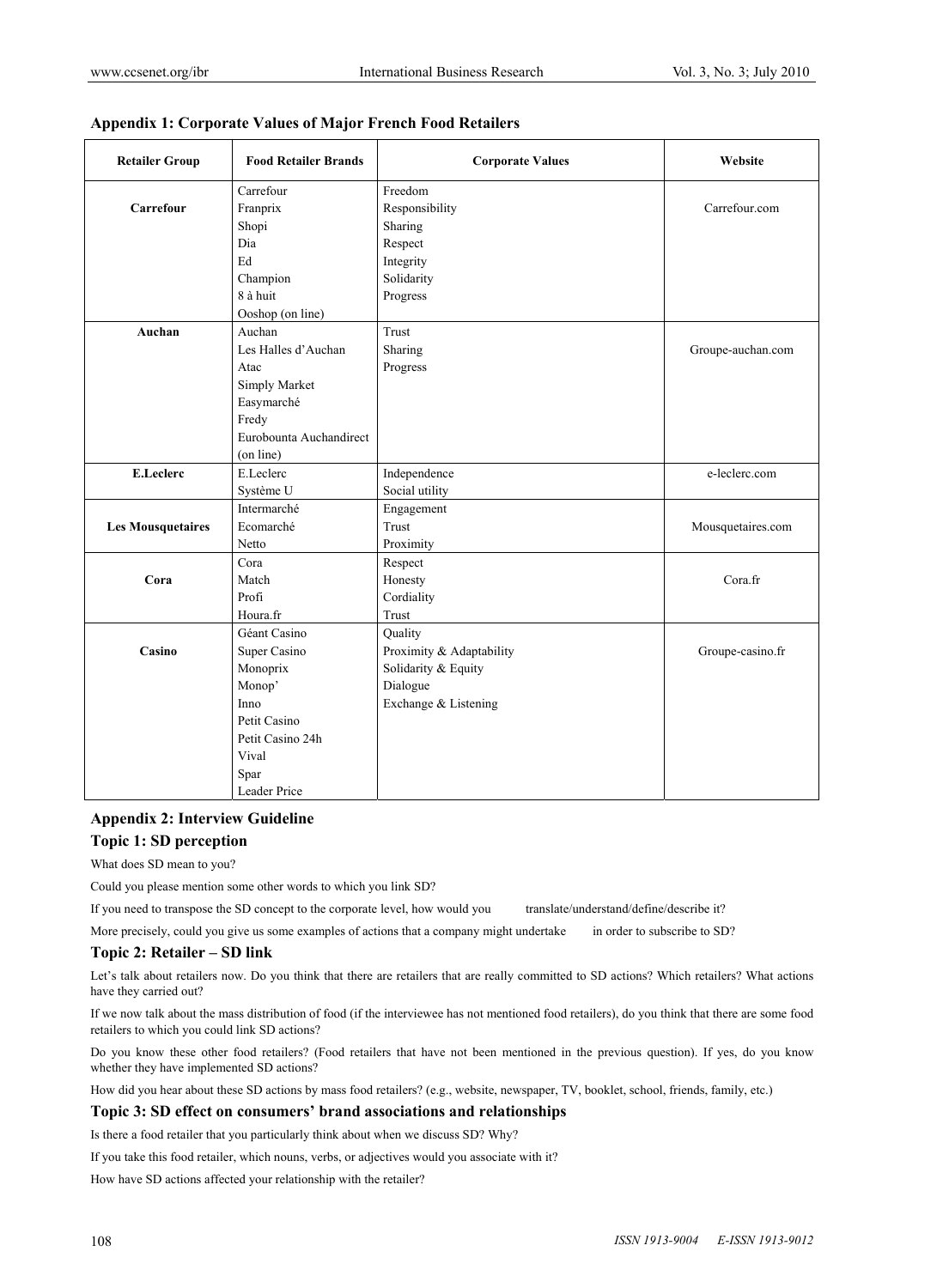| Table 1. Corporate Values of the Main French Food Retailers |  |  |  |  |
|-------------------------------------------------------------|--|--|--|--|
|-------------------------------------------------------------|--|--|--|--|

| Retailer          | <b>Corporate Values</b>                                                          |
|-------------------|----------------------------------------------------------------------------------|
| Carrefour         | Freedom / Responsibility / Sharing / Respect / Integrity / Solidarity / Progress |
| Auchan            | Trust / Sharing / Progress                                                       |
| E. Leclerc        | Independence / Social Utility                                                    |
| Les Mousquetaires | Engagement / Trust / Proximity                                                   |
| Cora              | Respect / Honesty/ Cordiality / Trust                                            |
| Casino            | Quality / Proximity & Adaptability / Solidarity & Equity / Dialogue /            |
|                   | Exchange & Listening                                                             |

# Table 2. Perception of the Sustainable Development Concept

| Ecologic                                    | <b>Social</b>                                       | Economic                                       |
|---------------------------------------------|-----------------------------------------------------|------------------------------------------------|
| Environmental protection<br>Worldwide focus | Equality of opportunity<br>Harmony                  | Long-term development<br>Third-world countries |
| Energy economy<br>Pollution reduction       | Workforce diversity<br>Better working conditions    | Continuous development<br>Fair commerce        |
| Recycling                                   | Human-factor oriented                               | Subcontracting                                 |
| Energy companies<br>Water treatment         | Equity among countries<br>Sharing among generations | New technologies                               |
| Green political parties                     | Justice                                             |                                                |
| Planet, without frontiers                   | Respect for people                                  |                                                |
| New materials<br>Waste sorting              |                                                     |                                                |
| Biological products                         |                                                     |                                                |

# Table 3. Main Brand Associations mentioned to describe Retailers engaged in SD

| <b>Adjectives</b>       | <b>Verbs</b>                      | <b>Nouns</b>          |
|-------------------------|-----------------------------------|-----------------------|
| Citizen, socially aware | Think about employees             | Proximity             |
| Responsible             | Provide better working conditions | Affective proximity   |
| Visionary               | Select SD-engaged suppliers       | Sympathy              |
| Innovative              | Care about family wellness        | Protection            |
| Non-discriminatory      | Look at the future                | Ambition for tomorrow |
| <b>Different</b>        | Offer low prices                  |                       |
| Empathetic              | Have social conscience            |                       |
| Pleasant                | Get close to consumers            |                       |
| Human                   | Belong to the SD company's world  |                       |
| Provident               | Pay attention to others           |                       |
| Concerned               | Leave a better world              |                       |
| Dynamic                 | Help others to be aware of SD     |                       |
| Sharing                 | Look for a better image           |                       |
| Building                |                                   |                       |
| Protective              |                                   |                       |

#### Table 4. Hierarchy of Brand Associations mentioned to describe Retailers engaged in SD

| <b>Adjectives</b>       | n  | <b>Verbs</b>                      | $\mathbf n$ | <b>Nouns</b>          | n  |
|-------------------------|----|-----------------------------------|-------------|-----------------------|----|
| Pleasant                | 49 | Offer low prices                  | 60          | Proximity             | 59 |
| Dynamic                 | 44 | Look for a better image           | 35          | Sympathy              | 23 |
| Innovative              | 38 | Select SD-engaged suppliers       | 21          | Ambition for tomorrow | 21 |
| Citizen, socially aware | 30 | Get close to consumers            | 21          | Protection            | 12 |
| Responsible             | 30 | Care about family wellness        | 20          | Affective proximity   | 9  |
| Different               | 25 | Look at the future                | 17          |                       |    |
| Non-discriminatory      | 24 | Think about employees             | 14          |                       |    |
| Concerned               | 22 | Provide better working conditions | 10          |                       |    |
| Protective              | 21 | Leave a better world              | 10          |                       |    |
| Human                   | 20 | Have social conscience            | ┑           |                       |    |
| Sharing                 | 15 | Help others to be aware of SD     | 6           |                       |    |
| Building                | 14 | Pay attention to others           |             |                       |    |
| Visionary               | 12 | Belong to the SD company's world  | 3           |                       |    |
| Provident               | 8  |                                   |             |                       |    |
| Empathetic              | 6  |                                   |             |                       |    |

 $n =$  number of observations;  $N = 97$  respondents